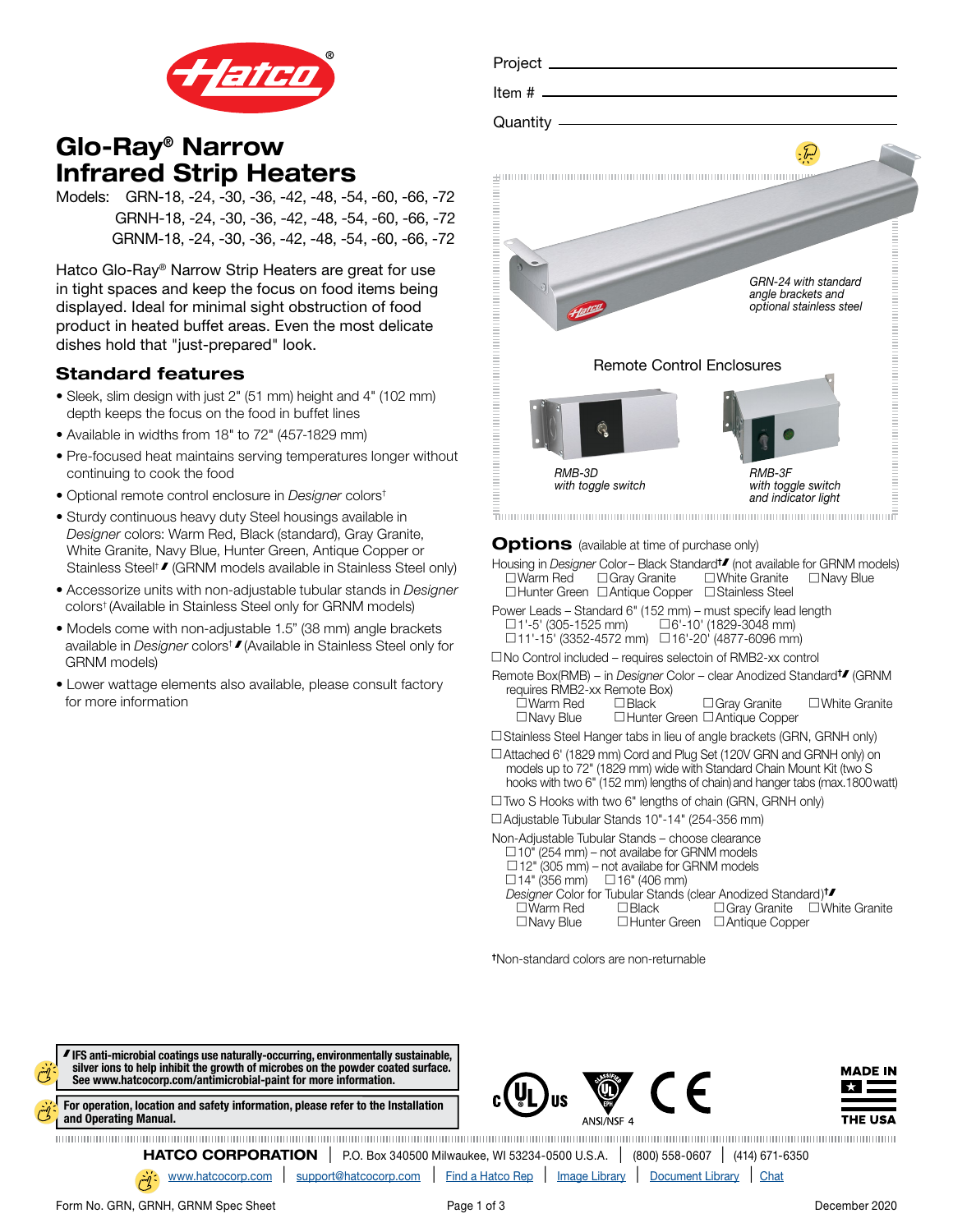

# Glo-Ray® Narrow Infrared Strip Heaters

Models: GRN-18, -24, -30, -36, -42, -48, -54, -60, -66, -72 GRNH-18, -24, -30, -36, -42, -48, -54, -60, -66, -72 GRNM-18, -24, -30, -36, -42, -48, -54, -60, -66, -72

#### GRN, GRNH, GRNM

GRNM units use  $\rightarrow$ remote controls only (no built-ins)

| ∩<br>ce                      | ייר<br>$(51$ mm $)$  |
|------------------------------|----------------------|
| 18" thru 72" (457-1829 mm) - | $(102 \, \text{mm})$ |
| <b>FRONT VIEW</b>            | <b>END VIEW</b>      |

┳

### SPECIFICATIONS - Glo-Ray® Narrow Infrared Strip Heaters

 The shaded areas contain electrical information for International models

| <b>Phase: Single</b> |  |
|----------------------|--|
|----------------------|--|

|               | <b>Standard Watt</b>                                                                                                                                                                                                                                                                                                                                                                                           |           |                            | High Watt    |                                                                        |                                   |                                                                                  | Max Watt           |                                      |                                                      |                                               | All Models                            |                                        |                                |
|---------------|----------------------------------------------------------------------------------------------------------------------------------------------------------------------------------------------------------------------------------------------------------------------------------------------------------------------------------------------------------------------------------------------------------------|-----------|----------------------------|--------------|------------------------------------------------------------------------|-----------------------------------|----------------------------------------------------------------------------------|--------------------|--------------------------------------|------------------------------------------------------|-----------------------------------------------|---------------------------------------|----------------------------------------|--------------------------------|
| Model         | Volts                                                                                                                                                                                                                                                                                                                                                                                                          | Watts     | <b>Amps</b>                | <b>Model</b> | Volts                                                                  | Watts                             | Amps                                                                             | Model <sup>o</sup> | Volts                                |                                                      | Watts Amps                                    | <b>Dimensions</b><br>WxDxH            | <b>Optional Plug</b><br>GRN, GRNH only | Ship Weight*                   |
|               | 120                                                                                                                                                                                                                                                                                                                                                                                                            |           | 2.1                        |              | 120                                                                    |                                   | 2.9                                                                              |                    | 120                                  |                                                      | 3.8                                           |                                       | NEMA 5-15P                             | <b>GRN</b>                     |
|               | 208                                                                                                                                                                                                                                                                                                                                                                                                            | 250       | $\overline{1.2}$           |              | 208                                                                    | 350                               | $\overline{1.7}$                                                                 |                    | 208                                  | 450                                                  | 2.2                                           |                                       | $\overline{\phantom{a}}$               | 5 lbs. (3 kg.)                 |
|               | 240                                                                                                                                                                                                                                                                                                                                                                                                            |           | 1.0                        |              | 240                                                                    |                                   | 1.5                                                                              |                    | 240                                  |                                                      | 1.9                                           | $18" \times 4" \times 2"$             |                                        | <b>GRNH</b>                    |
| <b>GRN-18</b> | 220                                                                                                                                                                                                                                                                                                                                                                                                            | 250       | 1.1                        | GRNH-18      | 220                                                                    | 350                               | 1.6                                                                              | GRNM-18            | 220<br>240                           | $\blacksquare$                                       | $\blacksquare$                                | (457 x 102 x 51 mm)                   |                                        | 7 lbs. (4 kg.)                 |
|               | 240<br>220-230 (CE) <sup>+</sup> 250-273                                                                                                                                                                                                                                                                                                                                                                       |           | 1.0<br>$1.1 - 1.2$         |              | 240<br>220-230 (CE) <sup>+</sup> 350-383                               |                                   | 1.5<br>$1.6 - 1.7$                                                               |                    | 220-230                              | $\overline{\phantom{0}}$<br>$\overline{\phantom{a}}$ | $\overline{\phantom{0}}$<br>$\qquad \qquad -$ |                                       | $\overline{\phantom{0}}$               | <b>GRNM</b>                    |
|               | 230-240 (CE) <sup>+</sup> 230-250                                                                                                                                                                                                                                                                                                                                                                              |           | $1.0 - 1.0$                |              | 230-240 (CE) <sup>*</sup> 321-350                                      |                                   | $1.4 - 1.5$                                                                      |                    | 230-240                              |                                                      |                                               |                                       |                                        | 7 lbs. (4 kg.)                 |
|               | 120                                                                                                                                                                                                                                                                                                                                                                                                            |           | 2.9                        |              | 120                                                                    |                                   | 4.2                                                                              |                    | 120                                  |                                                      | 5.4                                           |                                       | NEMA 5-15P                             |                                |
|               | 208                                                                                                                                                                                                                                                                                                                                                                                                            | 350       | $\overline{1.7}$           |              | 208                                                                    | 500                               | $\sqrt{2.4}$                                                                     |                    | 208                                  | 650                                                  | $\overline{3.1}$                              |                                       |                                        | <b>GRN</b><br>6 lbs. (3 kg.)   |
|               | 240                                                                                                                                                                                                                                                                                                                                                                                                            |           | 1.5                        |              | 240                                                                    |                                   | 2.1                                                                              |                    | 240                                  |                                                      | 2.7                                           | 24" x 4" x 2"                         |                                        | <b>GRNH</b>                    |
| <b>GRN-24</b> | 220                                                                                                                                                                                                                                                                                                                                                                                                            | 350       | 1.6                        | GRNH-24      | 220                                                                    | 500                               | 2.3                                                                              | GRNM-24            | 220                                  | $\overline{\phantom{a}}$                             | $\overline{\phantom{a}}$                      | (610 x 102 x 51 mm)                   |                                        | 6 lbs. (3 kg.)                 |
|               | 240                                                                                                                                                                                                                                                                                                                                                                                                            |           | 1.5                        |              | 240                                                                    |                                   | 2.1                                                                              |                    | 240                                  | $\overline{\phantom{0}}$                             | $\overline{\phantom{0}}$                      |                                       |                                        | <b>GRNM</b>                    |
|               | 220-230 (CE) <sup>*</sup> 350-383<br>230-240 (CE) <sup>+</sup> 321-350                                                                                                                                                                                                                                                                                                                                         |           | $1.6 - 1.7$<br>$1.4 - 1.5$ |              | 220-230 (CE) <sup>+</sup> 500-547<br>230-240 (CE) <sup>+</sup> 459-500 |                                   | $2.3 - 2.4$<br>$2.0 - 2.1$                                                       |                    | 220-230<br>230-240                   | $\overline{\phantom{a}}$                             | $\equiv$                                      |                                       |                                        | 8 lbs. (4 kg.)                 |
|               | 120                                                                                                                                                                                                                                                                                                                                                                                                            |           | 3.8                        |              | 120                                                                    |                                   | 5.5                                                                              |                    | 120                                  |                                                      | 6.9                                           |                                       | NEMA 5-15P                             |                                |
|               | 208                                                                                                                                                                                                                                                                                                                                                                                                            | 450       | 2.2                        |              | 208                                                                    | 660                               | 3.2                                                                              |                    | 208                                  | 825                                                  | 4.0                                           |                                       |                                        | GRN                            |
|               | 240                                                                                                                                                                                                                                                                                                                                                                                                            |           | 1.9                        |              | 240                                                                    |                                   | 2.8                                                                              |                    | 240                                  |                                                      | 3.4                                           |                                       |                                        | $9$ lbs. (5 kg.)               |
| <b>GRN-30</b> | 220                                                                                                                                                                                                                                                                                                                                                                                                            |           | 2.1                        | GRNH-30      | 220                                                                    |                                   | 3.0                                                                              | GRNM-30            | 220                                  | $\equiv$                                             | $\equiv$                                      | 30" x 4" x 2"                         |                                        | <b>GRNH</b>                    |
|               | 240                                                                                                                                                                                                                                                                                                                                                                                                            | 450       | 1.9                        |              | 240                                                                    | 660                               | 2.8                                                                              |                    | 240                                  |                                                      |                                               | (762 x 102 x 51 mm)                   |                                        | 7 lbs. (4 kg.)                 |
|               | 220-230 (CE) <sup>+</sup> 450-492                                                                                                                                                                                                                                                                                                                                                                              |           | $2.1 - 2.2$                |              | 220-230 (CE) <sup>+</sup> 660-721                                      |                                   | $3.0 - 3.1$                                                                      |                    | 220-230                              | $\overline{\phantom{0}}$                             | $\overline{\phantom{0}}$                      |                                       | $\overline{\phantom{0}}$               | <b>GRNM</b><br>9 lbs. (5 kg.)  |
|               | 230-240 (CE) <sup>+</sup> 413-450                                                                                                                                                                                                                                                                                                                                                                              |           | $1.8 - 1.9$                |              | 230-240 (CE) <sup>+</sup> 606-660                                      |                                   | $2.6 - 2.8$                                                                      |                    | 230-240                              |                                                      |                                               |                                       |                                        |                                |
|               | 120                                                                                                                                                                                                                                                                                                                                                                                                            |           | 4.8                        |              | 120                                                                    |                                   | 6.7                                                                              |                    | 120                                  |                                                      | 8.3                                           |                                       | NEMA 5-15P                             | <b>GRN</b>                     |
|               | 208                                                                                                                                                                                                                                                                                                                                                                                                            | 575       | 2.8                        |              | 208                                                                    | 800                               | 3.8                                                                              |                    | 208                                  | 1000                                                 | 4.8                                           | 36" x 4" x 2"                         | $\qquad \qquad -$                      | 9 lbs. (5 kg.)                 |
|               | 240                                                                                                                                                                                                                                                                                                                                                                                                            |           | 2.4                        |              | 240                                                                    |                                   | 3.3                                                                              |                    | 240                                  |                                                      | 4.2                                           |                                       |                                        | <b>GRNH</b>                    |
| <b>GRN-36</b> | 220<br>240                                                                                                                                                                                                                                                                                                                                                                                                     | 575       | 2.6<br>2.4                 | GRNH-36      | 220<br>240                                                             | 800                               | 3.6<br>3.3                                                                       | GRNM-36            | 220<br>240                           | $\overline{\phantom{a}}$<br>$\overline{\phantom{a}}$ | $\qquad \qquad -$<br>$\overline{\phantom{a}}$ | (914 x 102 x 51 mm)                   |                                        | 8 lbs. (4 kg.)                 |
|               | 220-230 (CE) <sup>*</sup> 575-629                                                                                                                                                                                                                                                                                                                                                                              |           | $2.6 - 2.7$                |              | 220-230 (CE) <sup>+</sup> 800-875                                      |                                   | $3.6 - 3.8$                                                                      |                    | 220-230                              | $\overline{\phantom{a}}$                             | $\overline{\phantom{m}}$                      |                                       |                                        | <b>GRNM</b>                    |
|               | 230-240 (CE) <sup>+</sup> 528-575                                                                                                                                                                                                                                                                                                                                                                              |           | $2.3 - 2.4$                |              |                                                                        | 230-240 (CE) <sup>*</sup> 735-800 | $3.2 - 3.3$                                                                      |                    | 230-240                              |                                                      |                                               |                                       |                                        | 10 lbs. (5 kg.)                |
|               | 120                                                                                                                                                                                                                                                                                                                                                                                                            |           | 5.6                        |              | 120                                                                    |                                   | 7.9                                                                              |                    | 120                                  |                                                      | 9.8                                           |                                       | <b>NEMA 5-15P</b>                      |                                |
|               | 208                                                                                                                                                                                                                                                                                                                                                                                                            | 675       | 3.2                        |              | 208                                                                    | 950                               | 4.7                                                                              |                    | 208                                  | 1175                                                 | 5.6                                           |                                       | $\overline{\phantom{a}}$               | <b>GRN</b><br>9 lbs. (5 kg.)   |
|               | 240                                                                                                                                                                                                                                                                                                                                                                                                            |           | $\sqrt{2.8}$               |              | 240                                                                    | 4.0                               |                                                                                  | 240                |                                      | 4.9                                                  | 42" x 4" x 2"                                 |                                       | <b>GRNH</b>                            |                                |
| <b>GRN-42</b> | 220                                                                                                                                                                                                                                                                                                                                                                                                            | 675       | 3.1                        | GRNH-42      | 220                                                                    | 950                               | 4.3                                                                              | GRNM-42            | 220                                  | $\equiv$                                             | $\overline{\phantom{0}}$                      | (1067 x 102 x 51 mm)                  |                                        | 9 lbs. (5 kg.)                 |
|               | 240<br>220-230 (CE) <sup>+</sup> 675-738                                                                                                                                                                                                                                                                                                                                                                       |           | 2.8                        |              | 240                                                                    |                                   | 240<br>4.0<br>220-230 (CE) <sup>+</sup> 950-1038<br>$ 4.3 - 4.5 $<br>$3.8 - 4.0$ |                    | $\equiv$<br>$\overline{\phantom{0}}$ | ۳<br>$\overline{\phantom{0}}$                        |                                               |                                       | <b>GRNM</b>                            |                                |
|               | 230-240 (CE) <sup>+</sup> 620-675                                                                                                                                                                                                                                                                                                                                                                              |           | $3.1 - 3.2$<br>$2.7 - 2.8$ |              | 230-240 (CE) <sup>*</sup> 873-950                                      |                                   |                                                                                  | 220-230<br>230-240 |                                      | $\qquad \qquad -$                                    |                                               |                                       | 11 lbs. (5 kg.)                        |                                |
|               | 120                                                                                                                                                                                                                                                                                                                                                                                                            |           | 6.7                        |              | 120                                                                    |                                   | 9.2                                                                              |                    | 120                                  |                                                      | 10.8                                          |                                       | NEMA 5-15P                             |                                |
|               | 208                                                                                                                                                                                                                                                                                                                                                                                                            | 800       | 3.8                        |              | 208                                                                    | 1100                              | $\sqrt{5.3}$                                                                     |                    | 208                                  | 1300                                                 | 6.3                                           |                                       |                                        | <b>GRN</b><br>11 lbs. (5 kg.)  |
|               | 240                                                                                                                                                                                                                                                                                                                                                                                                            |           | 3.3                        |              | 240                                                                    |                                   | 4.6                                                                              |                    | 240                                  |                                                      | $\overline{5.4}$                              |                                       | $\overline{\phantom{0}}$               |                                |
| <b>GRN-48</b> | 220                                                                                                                                                                                                                                                                                                                                                                                                            | 800       | 3.6                        | GRNH-48      | 220                                                                    | 1100                              | 5.0                                                                              | GRNM-48            | 220                                  | $\overline{\phantom{0}}$                             |                                               | 48" x 4" x 2"<br>(1219 x 102 x 51 mm) |                                        | <b>GRNH</b><br>11 lbs. (5 kg.) |
|               | 240                                                                                                                                                                                                                                                                                                                                                                                                            |           | 3.3                        |              | 240                                                                    |                                   | 4.6                                                                              |                    | 240                                  | $\overline{\phantom{a}}$                             | $\overline{\phantom{0}}$                      |                                       | $\overline{\phantom{0}}$               | <b>GRNM</b>                    |
|               | 220-230 (CE) <sup>+</sup> 800-874                                                                                                                                                                                                                                                                                                                                                                              |           | $3.6 - 3.8$                |              | 220-230 (CE) <sup>+</sup> 1100-1202 5.0-5.2                            |                                   |                                                                                  |                    | 220-230<br>230-240                   | $\overline{\phantom{a}}$                             | $\overline{\phantom{a}}$                      |                                       |                                        | 13 lbs. (6 kg.)                |
|               | 230-240 (CE) <sup>+</sup> 735-800                                                                                                                                                                                                                                                                                                                                                                              |           | $3.2 - 3.3$                |              | 230-240 (CE) <sup>*</sup> 1010-1100 4.4-4.6                            |                                   |                                                                                  |                    |                                      | $\overline{\phantom{0}}$                             | $\overline{\phantom{a}}$                      |                                       |                                        |                                |
|               | 120<br>208                                                                                                                                                                                                                                                                                                                                                                                                     | 925       | 7.7<br>4.4                 |              | 120<br>208                                                             | 1250                              | 10.4<br>6.0                                                                      |                    | 120 <sup>‡</sup><br>208              | 1500                                                 | 12.5<br>7.2                                   |                                       | NEMA 5-15P                             | <b>GRN</b>                     |
|               | 240                                                                                                                                                                                                                                                                                                                                                                                                            |           | 3.9                        |              | 240                                                                    |                                   | 5.2                                                                              |                    | 240                                  |                                                      | 6.3                                           |                                       |                                        | 12 lbs. (6 kg.)                |
| <b>GRN-54</b> | 220                                                                                                                                                                                                                                                                                                                                                                                                            |           | 4.2                        | GRNH-54      | 220                                                                    |                                   | $\overline{5.7}$                                                                 | GRNM-54            | 220                                  |                                                      | $\qquad \qquad -$                             | 54" x 4" x 2"                         |                                        | <b>GRNH</b><br>12 lbs. (6 kg.) |
|               | 240                                                                                                                                                                                                                                                                                                                                                                                                            | 925       | 3.9                        |              | 240                                                                    | 1250                              | $\overline{5.2}$                                                                 |                    | 240                                  | $\overline{\phantom{0}}$                             | $\equiv$                                      | (1372 x 102 x 51 mm)                  |                                        | <b>GRNM</b>                    |
|               | 220-230 (CE) <sup>•</sup>  925-1011 4.2-4.4                                                                                                                                                                                                                                                                                                                                                                    |           |                            |              |                                                                        |                                   | 220-230 (CE) <sup>•</sup>  1250-1366  5.7-5.9                                    | 220-230            | $\overline{\phantom{a}}$             | $\overline{\phantom{0}}$                             |                                               |                                       | 13 lbs. (6 kg.)                        |                                |
|               | 230-240 (CE) <sup>+</sup> 850-925 3.7-3.9                                                                                                                                                                                                                                                                                                                                                                      |           |                            |              | 230-240 (CE) <sup>*</sup> 1148-1250 5.0-5.2                            |                                   |                                                                                  |                    | 230-240                              |                                                      |                                               |                                       |                                        |                                |
|               | 120<br>208                                                                                                                                                                                                                                                                                                                                                                                                     | 1050      | 8.8<br>5.0                 |              | 120<br>208                                                             | 1400                              | 11.7<br>6.7                                                                      |                    | $120 +$<br>208                       | 1700                                                 | 14.2<br> 8.2                                  |                                       | NEMA 5-15P                             | GRN                            |
|               | 240                                                                                                                                                                                                                                                                                                                                                                                                            |           | 4.4                        |              | 240                                                                    |                                   | 5.8                                                                              |                    | 240                                  |                                                      | 7.1                                           |                                       | $\qquad \qquad -$                      | 13 lbs. (6 kg.)                |
|               | 220                                                                                                                                                                                                                                                                                                                                                                                                            |           | 4.8                        |              | 220                                                                    |                                   | 6.4                                                                              |                    | 220                                  | $\overline{\phantom{a}}$                             | $\blacksquare$                                | 60" x 4" x 2"                         |                                        | GRNH                           |
| <b>GRN-60</b> | 240                                                                                                                                                                                                                                                                                                                                                                                                            | 1050      | 4.4                        | GRNH-60      | 240                                                                    | 1400                              | 5.8                                                                              | GRNM-60            | 240                                  |                                                      | $\overline{\phantom{0}}$                      | (1524 x 102 x 51 mm)                  |                                        | 13 lbs. (6 kg.)                |
|               | 220-230 (CE) <sup>+</sup>                                                                                                                                                                                                                                                                                                                                                                                      | $ 1050 -$ | $4.8 - 5.0$                |              | 220-230 (CE) <sup>*</sup>                                              | 1400-1530 6.4-6.7                 |                                                                                  |                    | 220-230                              |                                                      |                                               |                                       |                                        | GRNM                           |
|               | 230-240 (CE) <sup>*</sup> 964-1050 4.2-4.4                                                                                                                                                                                                                                                                                                                                                                     | 1148      |                            |              | 230-240 (CE) <sup>+</sup> 1286-1400 5.6-5.8                            |                                   |                                                                                  | 230-240            |                                      |                                                      |                                               |                                       | 13 lbs. (6 kg.)                        |                                |
|               |                                                                                                                                                                                                                                                                                                                                                                                                                |           |                            |              |                                                                        |                                   |                                                                                  |                    |                                      |                                                      |                                               |                                       |                                        |                                |
|               | <sup>O</sup> All GRNM units must use Remote Controls (no Built-Ins), cord & plug not available.<br>* CE approved units for 220-230V utilize a 220V heating system; 230-240V CE units utilize a 240V heating system.<br><sup>‡</sup> Units not available with Infinite Switch in 120V. RMB2-1R or RMB2-2R series remote control box required.<br>* Shipping weight includes packaging and does not include RMB. |           |                            |              |                                                                        |                                   |                                                                                  |                    |                                      |                                                      |                                               |                                       |                                        |                                |

**HATCO CORPORATION** | P.O. Box 340500 Milwaukee, WI 53234-0500 U.S.A. | (800) 558-0607 | (414) 671-6350 [www.hatcocorp.com](https://www.hatcocorp.com/en) | [support@hatcocorp.com](mailto:support%40hatcocorp.com?subject=) | [Find a Hatco Rep](https://www.hatcocorp.com/en/support/find-a-rep) | [Image Library](https://www.hatcocorp.com/en/resources/image-library) | [Document Library](https://www.hatcocorp.com/en/resources/document-library) | [Chat](http://messenger.providesupport.com/messenger/09icew6fjvmk507jd84boe6v2r.html)

Form No. GRN, GRNH, GRNM Spec Sheet Page 2 of 3 Page 2 of 3 December 2020

 $\tilde{C}$